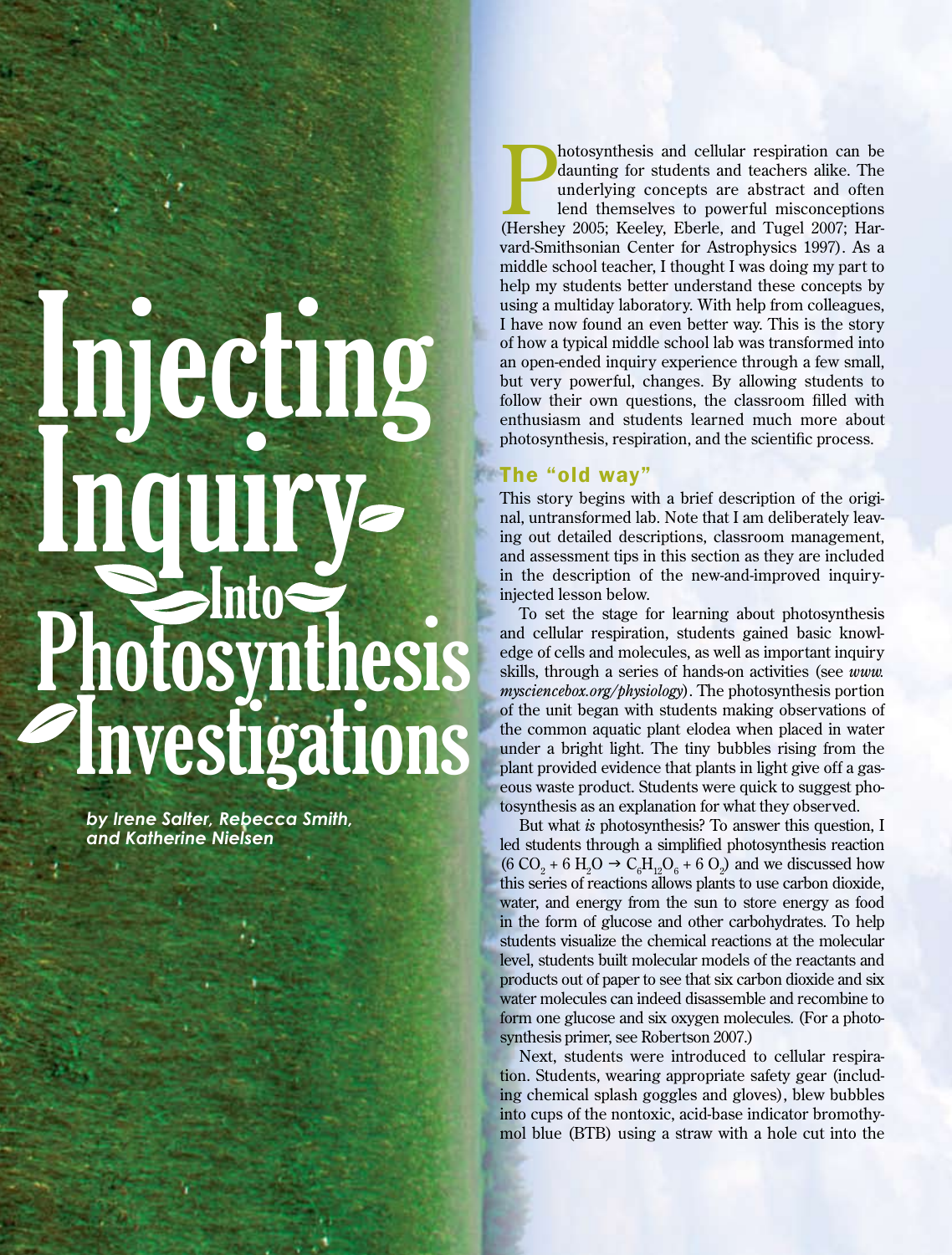side to prevent ingestion of the solution. They watched with "oohs" and "aahs" as the solution changed from blue to green to yellow. What is going on? BTB is blue in a neutral solution and yellow in a weak acid. When carbon dioxide from the lungs is exhaled into the BTB, it reacts with water to form carbonic acid:

$$
CO_2 + H_2O \rightarrow H_2CO_3
$$

Thus one can indirectly measure the presence of carbon dioxide in a solution using BTB. In this original version of the unit, this information is all that students were told.

From here, the class was taught about cellular respiration  $(C_6H_{12}O_6 + 6O_2 + 36 ADP \rightarrow 6 CO_2 + 6 H_2O +$ 36 ATP) with the use of our previous paper molecule models and discussed how this process allows both animals and plants to take the energy stored in food and convert it to an energy source that cells can more readily use—ATP. If you have time, students can release the energy stored in food as heat by burning food items in a calorimeter (see *http://seplessons.ucsf.edu/node/349* for a teacher-generated lesson plan).

Finally, we began the culminating photosynthesis experiment. Students were instructed to set up three test tubes. The first two tubes were controls containing unbubbled, blue BTB and bubbled, yellow BTB. For the third, students had a choice. They were told to add blue or yellow BTB, as well as a living thing—elodea, pond snails, or both—to the test tube. The set of three tubes could be placed under bright lights or in a dark closet until the next class period. As students followed the written "cookbook" procedures and completed the prepared worksheet, I felt certain that with built-in controls they would collect some meaningful data. While largely instructor driven, students had an opportunity to make a hypothesis, conduct an experiment, and record and interpret their results in this version of the lab exercise.

I expected students to be excited about experimenting with living things and to capably apply their knowledge of photosynthesis and respiration to their observations. Yet students were only moderately enthusiastic about the lab. Most disappointing was that students didn't know how to interpret their results. For instance, a typical student response was, "The yellow BTB changed to blue when we put a plant in the BTB because [the plant] lets out oxygen." They knew that a color change meant something happened and assumed that it had something to do with photosynthesis and respiration since that was what we were studying, but few students were able to explain how the color changes they observed provided evidence about changes in carbon dioxide concentration in the solution. Contrary to my expectations, the experience added little to students' understanding about the cellular processes that were taking place.

What went wrong? Although this traditional version of the photosynthesis lab had some elements of inquiry asking questions, collecting and analyzing evidence, formulating explanations—none were wholly student driven. In my desire to make the investigation "successful" and structure it so that students had solid controls and meaningful data, I had stifled their curiosity. Science education research has repeatedly demonstrated the importance of providing students with as much ownership over their own learning as possible (Bransford, Brown, and Cocking 2000; Olson and Loucks-Horsley 2000). By making the initial decisions about how the experiments should be set up, I inadvertently took away some of that ownership, and as a result dampened their initial fascination with bubbling elodea and solutions that change color when you blow bubbles.

# The inquiry-injected investigation

As I was struggling with ways to improve this lab, I ran into some colleagues who teach a summer biology course to inservice elementary and middle school teachers. This weeklong course, The Architecture of Life, is organized around the key functions of living things and culminates in a participant-driven investigation using many of the materials described above. Through the course, participants gain a deep understanding of scientific content knowledge while being immersed in authentic scientific inquiry. Through discussions with the course instructors, I learned how they facilitate an investigative unit on photosynthesis and respiration with their students.

After talking with The Architecture of Life instructors and participating in the San Francisco Exploratorium's Institute for Inquiry, I made some simple but powerful changes to my original lesson plan. The Exploratorium calls these small but critical changes "subtle shifts" (learn more at *www.exploratorium.edu/ifi/workshops/fundamentals/ index.html*). The next year, my students and I began the photosynthesis unit the same way—setting the conceptual groundwork, observing elodea as they produced oxygen, and blowing carbon dioxide bubbles into BTB solution.

In the original lab, it became clear that students' understanding of how BTB works needed to be strengthened. By giving students more time to explore with BTB, I found that they can gain a conceptual understanding of both the concept of an indirect indicator generally and how to use BTB as an indirect measure of carbon dioxide concentration specifically. Much like before, students first used the blowing bubbles activity to engage their interest. I then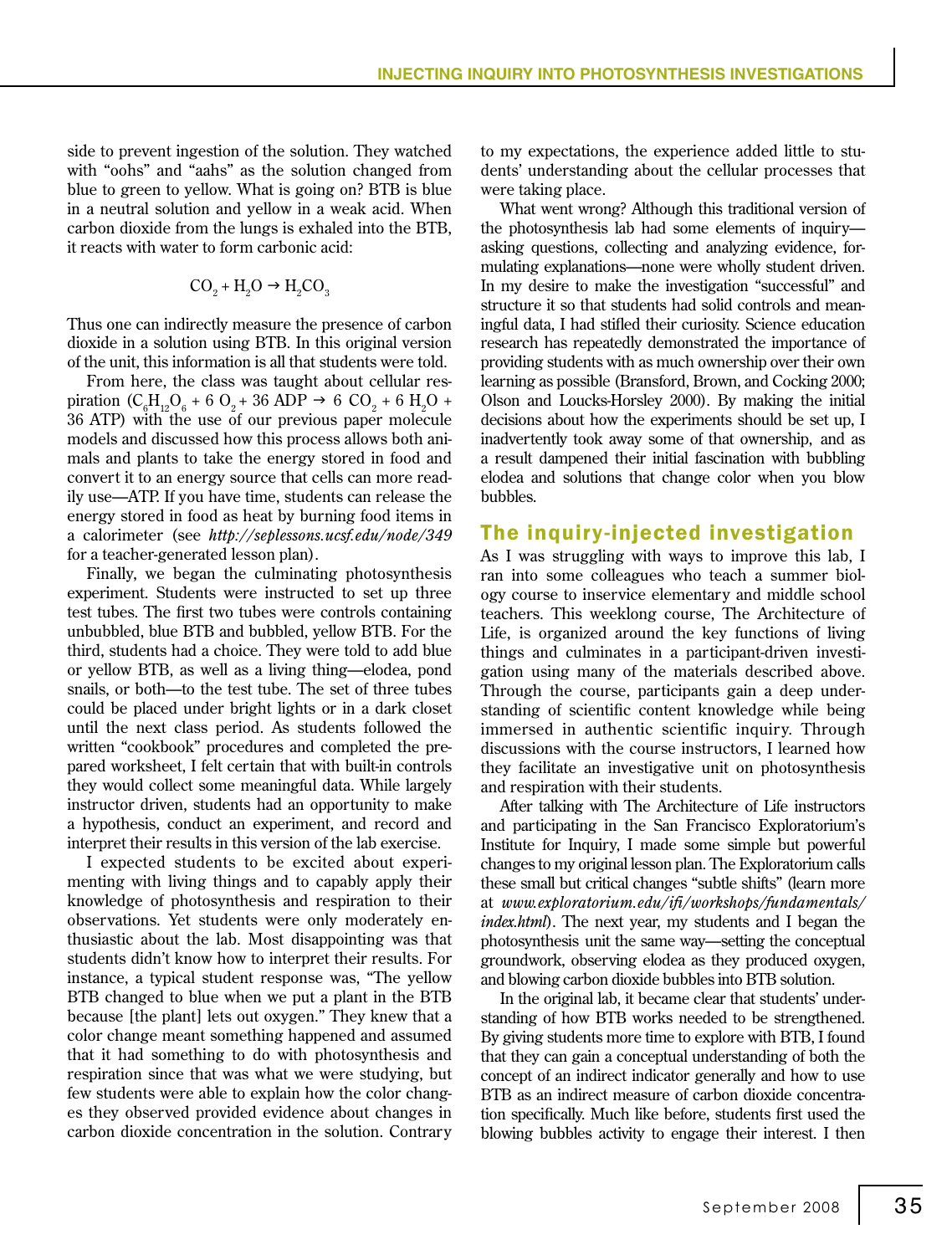asked the class what they thought was going on (and accepted a wide range of responses). Next, I asked the class to brainstorm how they could test their ideas. Among the tests that can be easily demonstrated at this point are that air (the atmospheric mix we breathe) has no effect on BTB (by placing a hose connected to a fish tank air pump into a cup of BTB), that adding concentrated  $CO<sub>2</sub>$  (in the form of dry ice) results in the same color change as breathing into the cup, and that you can create the same color change by adding an acidic solution (e.g., vinegar) to the cup. Students then had a short amount of time to investigate their questions and solidify their understanding of BTB. Even with this preparation, it is important to routinely ask students what the color change indicates directly (a pH change), and ask them to explain what they can and cannot conclude from their experiment.

Once these fundamentals were established, rather than telling students exactly how to set up their photosynthesis and respiration experiment, I told them that they would have time over the next three class periods to develop their understanding of these processes. I challenged them by saying, "I've told you and shown you many things about photosynthesis and respiration over the last few classes. What are you confused about? Is there anything that you aren't completely convinced of? Get some evidence and see what it tells you. Try to convince yourselves that the photosynthesis and respiration equations are really true."

I introduced students to the materials they could use to explore their ideas. To the materials from the traditional lab (test tubes, BTB, safety equipment, elodea, pond snails,

and different light conditions), I added just a few more items: plastic wrap; plastic storage bags; timers; vinegar; pH paper; and small, hardy fish such as feeder fish, guppies, or goldfish (see Activity Worksheet). The materials were organized on a side counter, buffet style, thus simplifying preparation between classes. If students asked for other materials (food coloring, seeds, soil, etc.), I pulled out what I could from my classroom cabinets.

Students were then asked to independently write down questions they had about carbon dioxide, photosynthesis, and respiration on a sheet of paper. Next came the task of sorting students into small groups of two to three. I used a "question walk," an idea modeled by the Exploratorium. Students placed their questions on their desks and silently walked around the room reading each one. When they found a question that resonated with them, they stood beside it. Students thus self-sorted into inquiry groups based on their interests. In the Architecture of Life course, the instructors collect and review the teacher participants' questions outside of class and form teams on the basis of interests, while also taking into consideration the personalities of the individuals and their levels of understanding of the topic. This method would also work well in a classroom setting.

Before letting the groups get started, we discussed safety, lab/materials management, and the ethical treatment of animals (see NSTA's position statement on the use of animals in the classroom at *www.nsta.org/about/positions/ animals.aspx*). All students were instructed to use chemical splash goggles and gloves throughout the lab, whether working with BTB or not, thus simplifying the instructor's

| <b>FIGURE 1</b><br>Table of typical experiments and results |                                             |  |                                                                     |                                                                                                                                                                         |
|-------------------------------------------------------------|---------------------------------------------|--|---------------------------------------------------------------------|-------------------------------------------------------------------------------------------------------------------------------------------------------------------------|
|                                                             | <b>Experiment setup</b>                     |  | <b>Typical results</b>                                              | <b>Typical interpretation</b>                                                                                                                                           |
|                                                             | Blue BTB uncovered and left overnight.      |  | No change.                                                          | CO <sub>2</sub> levels have already equilibrated<br>with the room air.                                                                                                  |
|                                                             | Yellow BTB uncovered and left<br>overnight. |  | BTB turns more green/blue (lower<br>CO <sub>2</sub> level).         | CO <sub>2</sub> levels are beginning to<br>equilibrate with the room air.                                                                                               |
|                                                             | Elodea in blue or yellow BTB in light.      |  | BTB stays blue or turns blue (lower<br>$CO2$ level).                | Elodea used up CO <sub>2</sub> for<br>photosynthesis. Additional CO <sub>2</sub> may be<br>pulled in from the surrounding air as<br>long as tube/beaker is not covered. |
|                                                             | Elodea in blue or yellow BTB in dark.       |  | BTB turns yellow or stays yellow<br>(higher CO <sub>2</sub> level). | Elodea created CO <sub>2</sub> during cellular<br>respiration.                                                                                                          |
|                                                             | Animal in blue or yellow BTB.               |  | BTB turns yellow or stays yellow<br>(higher CO <sub>2</sub> level). | Animal created CO <sub>2</sub> during cellular<br>respiration.                                                                                                          |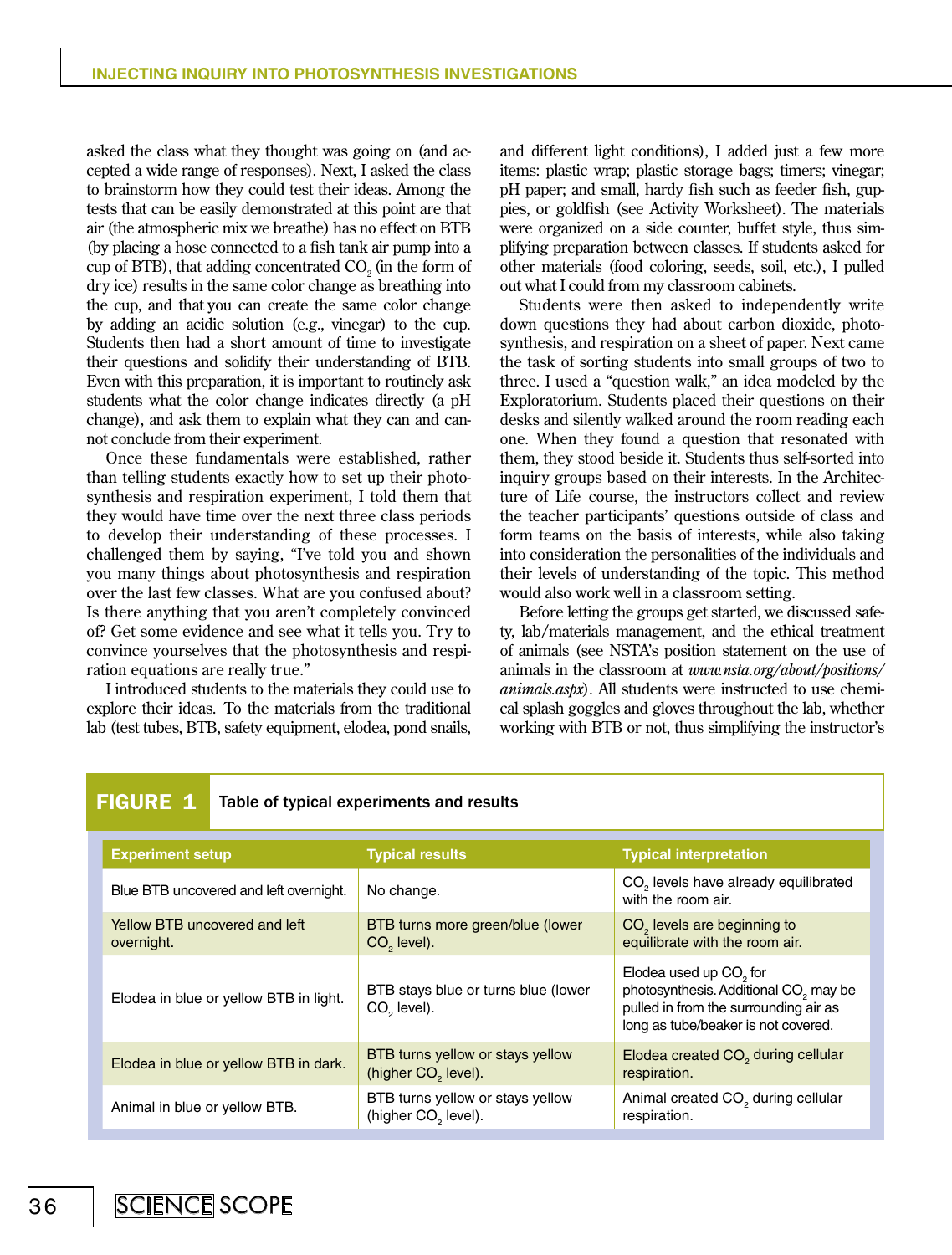job of monitoring safety. To streamline materials management, one team member was appointed the "getter" for the day and would collect materials from the materials counter and clean up the materials counter at the end of class. Any experimental setups that needed to be left overnight were labeled with masking tape and placed in a plastic dish tub set aside for that class period or into a dish tub inside a dark closet. Groups wanting to use snails or fish had to first present their experimental design and expected results to me. This arrangement models how researchers are required to thoroughly justify and get preapproval for animal experiments from university committees before getting started on their work.

Finally, students got busy with their explorations and the classroom buzzed with activity. A huge variety of experiments were tried. (See Activity Worksheet for setup and procedure and Figure 1 for a list of common experiments and typical results.) Many students' questions led them to design the experiment as dictated by the original lab described above, but others set off in directions I had hardly imagined. Some groups wanted to compare the differences among individuals. Did different fish, or for that matter, different people, breathe out different amounts of carbon dioxide? A big surprise awaited the team of students that compared living things (snails) to dead things (a dead bee) and found that *both* increased CO<sub>2</sub> levels. They concluded, "There must have been microbes attached to [the dead bees] that did cellular respiration and released the  $\mathrm{CO}_2!$ "

By giving students more choices, learning was differentiated according to each student's current conceptual understanding. Students struggling with basic knowledge could tackle differences between plants and animals*.* One advanced group chose to explore whether seeds were alive by using BTB to measure respiration. They suspended peas in cheesecloth over BTB in a closed system and, sure enough, the BTB turned yellow, providing indirect evidence for cellular respiration (and that seeds are alive) through the production of carbon dioxide.

As students worked, I circulated, answering questions and giving encouragement. Several students thought that once they gathered results from their initial experiment, they were done. I actively encouraged students to go beyond their first experiment and follow their questions wherever they might lead. For instance, one group found that dipping elodea in very yellow BTB for one minute appeared to bleach the tips of the leaves. What was causing the color change? The group extended their experiment by dipping elodea in blue BTB, bubbled and unbubbled water, in water with yellow and blue food coloring, and in diluted vinegar. Their results suggested that anything acidic caused the leaves to bleach. Why would this be? They recognized that chlorophyll gives leaves their green color and that something might happen to the chlorophyll in acidic conditions. They continued exploring by manipulating the vinegar concentration.

Many teams got stuck trying to interpret results and confused "observations" with "interpretations." I found it very helpful to stop the class midway through their investigations to give them explicit practice interpreting the results of a hypothetical experiment that nobody in that group was pursuing. I used a different hypothetical experiment for each class period based on what students were doing (for suggestions, refer to Figure 1). As a class, we fit our observations into the broader context of what we knew (or thought we knew) about carbon dioxide and living things. We discussed both what can and cannot be concluded from the evidence. For instance, students were tempted to assume that as carbon dioxide levels go up, oxygen levels go down, yet this is not necessarily true and cannot be measured with BTB alone.

A variety of summative assessment instruments can be used to assess students' understanding at the close of the unit—I use a combination of poster presentations, lab reports, and final exams. For their presentations, students were instructed to create a poster with visuals to help them tell the story of their inquiry investigation, starting with their initial question and ending with what they learned. Whereas the class presentations in the traditional lab fell flat and ended early, after the inquiry injection, students were far more comfortable and enthusiastic telling the story of what they did and why. They seemed proud to share what they learned. Moreover, I was no longer the only one asking questions. For example, one team discovered that bubbled BTB left uncovered for several days returned to its original blue state. This team questioned other students who reported that elodea in bubbled BTB also turned the solution back to blue. "Was this just because the carbon dioxide escaped on its own?" they asked. The poster presentations, while not formally graded, provided a valuable opportunity for me to assess students' ability to use scientific discourse and function as a community of scientists. Without my prompting, students raised the issue of how important controls are in drawing conclusions**.** Students also turned in individual lab reports describing their questions, investigations, results, and conclusions, which were graded using a rubric. The final exam required students to apply what they had learned about BTB and photosynthesis and respiration to a new experimental scenario. On the exam, I provided students with the BTB color chart we used in class and then asked them to predict what would happen in a hypothetical experiment: "Zinnia started with a tube of yellow BTB. She put elodea into it and left it in a pitch dark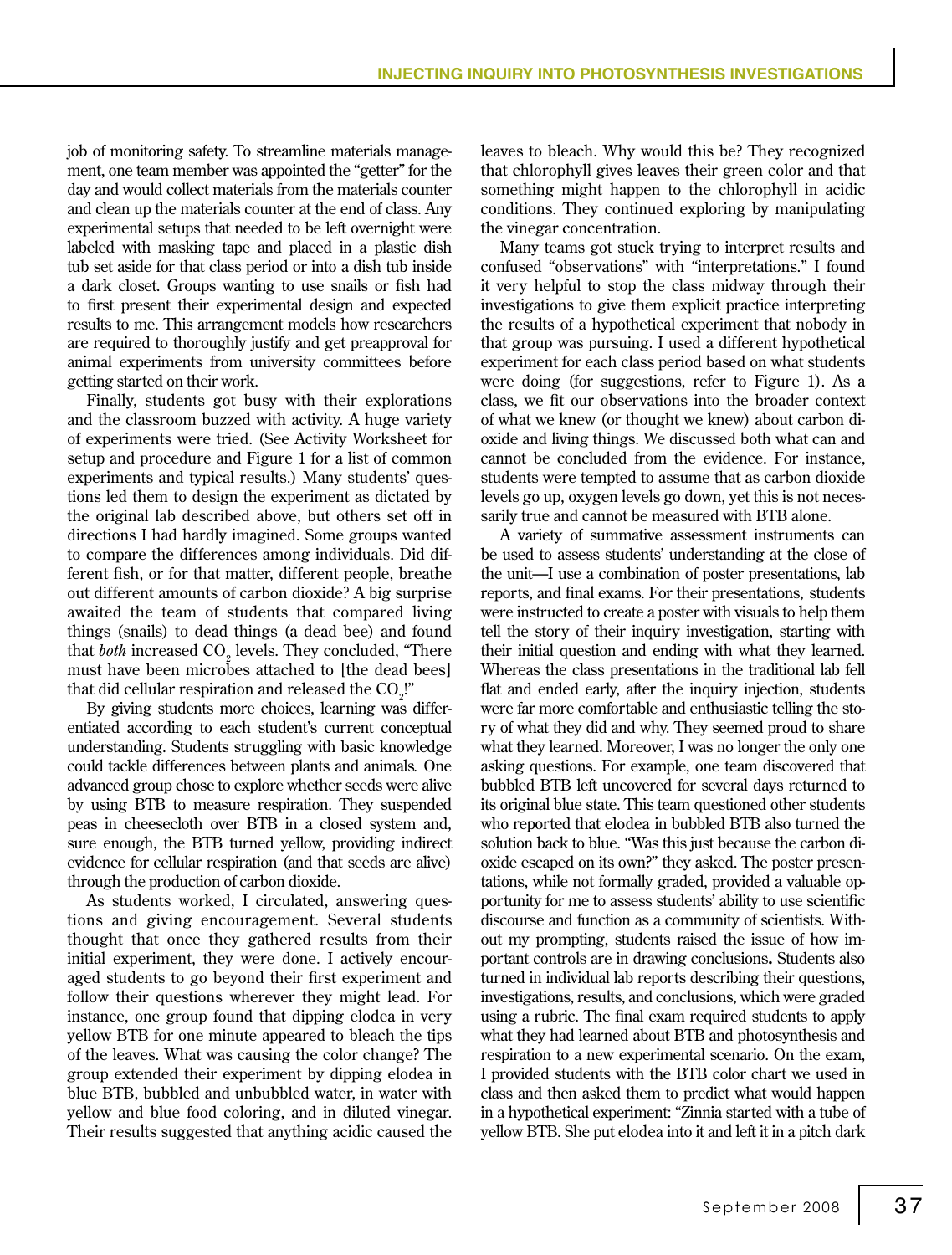

closet until the next day. What color do you think the BTB will turn? Will the plant make bubbles? Make a prediction and explain the reasoning behind your idea based on what you know about photosynthesis, cellular respiration, and carbon dioxide." An alternative form of assessment for this unit is the use of pre- and postchallenge statements like those that are used in The Architecture of Life course to complement the poster presentations. Here, teacher participants are asked to respond to two statements both before and after learning about photosynthesis and respiration ("Plants get their food from the soil. What about this statement do you agree with? What about this statement do you disagree with? Please support your answers with evidence." "What do most living things use oxygen for? Please address this question and support your answer with as much detail as possible."). Pre- and postresponses are scored using a rubric and participants demonstrate statistically significant increases in their understanding of these topics after the course.

# Lessons learned

The effects of inquiry injection were extraordinary. Students were more engaged, asked their own questions,

learned firsthand about the importance of experimental variables and controls, and developed a deeper understanding of key scientific concepts—acid-base chemistry, the relationship between carbon dioxide and oxygen, photosynthesis, cellular respiration, and plant and animal metabolism. Yes, it took more class time (four 50-minute class periods instead of the original two), but in those extra hours, students experienced what it is really like to be a scientist, and came away with a far greater depth of understanding about the underlying concepts and the scientific process.  $\blacksquare$ 

# *Acknowledgments*

The Architecture of Life course was developed with support from the Howard Hughes Medical Institute and the California Science Project. We wish to thank Patricia Caldera. Jean MacCormack, Erin Strauss, and Kimberly Tanner for their work developing and teaching The Architecture of Life course.

# *References*

Bransford, J.D., A.L. Brown, and R.R. Cocking, eds. 2000. *How people learn: Brain, mind, experience, and school*.